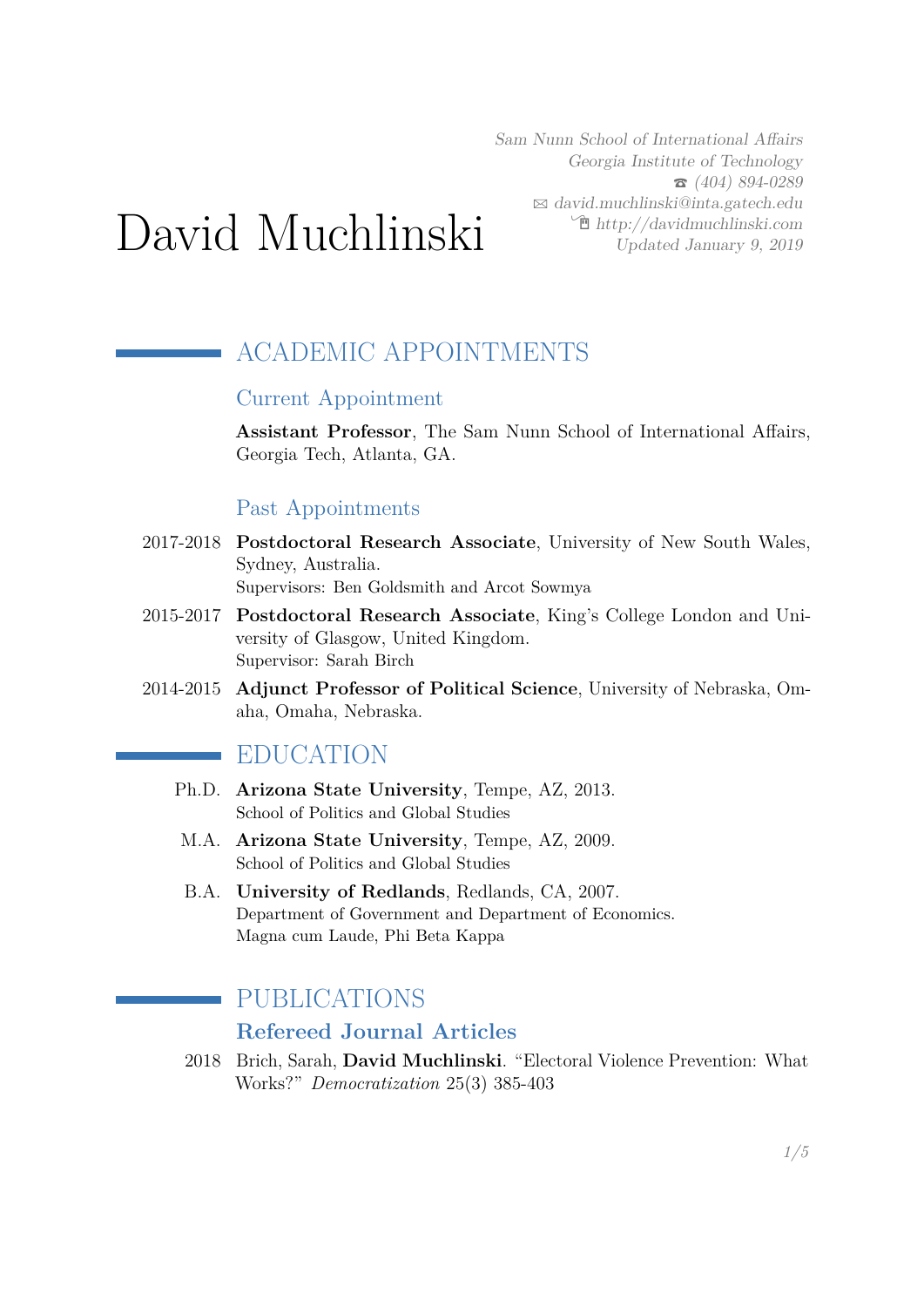- 2017 Birch, Sarah, **David Muchlinski**. "The Dataset of Countries at Risk of Electoral Violence". *Terrorism and Political Violence*. Published Online Sept. 26, 2017
- 2016 **Muchlinski, David**, David Siroky, Jingrui He, and Matthew Kocher. "Comparing Random Forest with Logistic Regression for Predicting Class Imbalanced Civil War Onset Data". *Political Analysis* 24(1) 87-103
- 2014 **Muchlinski, David**. "Grievances and Opportunities: Religious Violence across Political Regimes". *Politics and Religion* 7(4) 684-705

#### **Book Chapters**

- In Press "Religious Grievances". The Oxford Research Encyclopedia of Politics and Religion, Steve Kettell and Ted Jelen (Eds.) Oxford University Press
	- 2017 Birch, Sarah, and David Muchlinski. "Electoral Integrity and Electoral Violence" in Electoral Integrity and Political Regimes: Actors, Strategies, and Consequences. Holly Ann Garnett and Margarita Zavadskaya (Eds.) Routledge Press.
	- 2015 Muchlinski, David, and David Siroky. 2015. "Identity Politics on the World Stage" in Encounters with World Affairs: an Introduction to International Relations, E. Kavalski (Ed.). Ashgate Press, p. 295-309.

#### **Other Publications**

.

2019 Muchlinski, David, David Siroky, Matthew Kocher, and Jingrui He. "Seeing the Forest through the Trees" *Political Analysis* 27(1) 111-113

#### **Manuscripts in Submission**

"We Need to Go Deeper: Measuring Electoral Violence using Social Media and Convolutional Neural Networks" w/ Xiao Yang, Sarah Birch, Craig Macdonald, and Iadh Ounis. *Revise and Resubmit at Political Science Research and Methods*. **Resubmitted.**

Authoritarian Elections, Electoral Integrity, and Political Instability: Dangerous Choices from the Menu of Manipulation? w/ Ben Golsmith and Charles Butcher. Under Review at *British Journal of Political Science*

"Introducing the Targeted Mass Killing Dataset for the Study and Forecasting of Mass Atrocities" w/ Charles Butcher, Ben Goldsmith, Sascha Nacholy, and Arcot Sowmya. Under review at *Journal of Conflict Resolution*

#### **Manuscripts in Preparation**

"Culling the Heard: Identifying the Causes of Electoral Violence using Predictive Ensembles" w/ Sarah Birch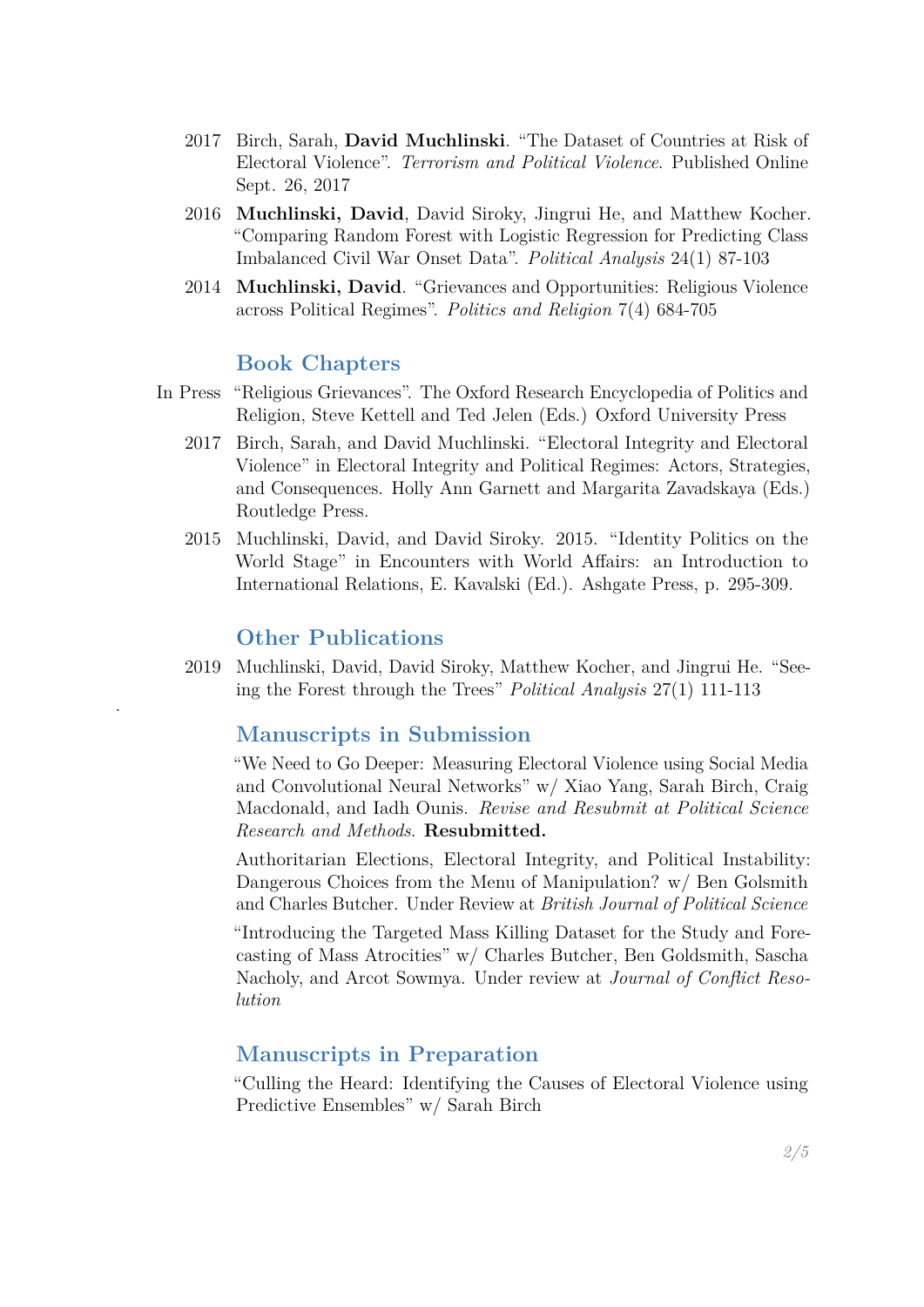"How the Distribution of Property Rights Affects Collective Action: Theory and Evidence from the Jewish Community of Palestine 1917-1948"

"New Forecasts of Genocide and Politicide from 2020-2030" w/ Ben Goldsmith and Arcot Sowmya

"Quantifying the Responsibility to Protect: Evaluating Forecasts of Genocide Onset with Decision Curve Analysis"

# GRANTS AND AWARDS

- 2017 Integrated Electoral Violence Forecasting Project, United States Department of State \$178,000, Co-I's Sarah Birch, Jeffrey Fischer, and David Muchlinski
- 2013 Dissertation Completion Grant, Arizona State University
- 2011 Blavatnik Family Foundation Award for Russian and Israeli Studies, Middlebury Language Institute
- 2011 Graduate Field Research Support Grant, Arizona State University

# INVITED PRESENTATIONS

- 2018 "Predicting Low-Intensity Political Violence using Social Media". Modern Event Data Development and Analysis Mini-Conference, American Political Science Association Meeting, Boston, August 29
- 2018 "Utilizing Proper Forecasting Metrics in Conflict Studies". Workshop on Forecasting Political Violence, University College London, United Kingdom, May 18-19
- 2018 "Predicting Low-Intensity Political Violence using Social Media". Australian National University. Canberra, Australia, April 26
- 2017 "Electoral Violence: Some Initial Hypotheses based on New Data", Workshop on Electoral Violence, King's College London, London, United Kingdom, March 3

## SELECTED CONFERENCE PRESENTATIONS

- 2018 "Electoral Malpractice and Political Instability: Dangerous Choices from the Menu of Manipulation?". American Political Science Association, Boston, August 30-September 2
- 2017 "How the Distribution of Property Rights Affects Collective Action: Theory and Evidence from the Jewish Community of Palestine 1917-1948", American Political Science Association, San Francisco, August 31-September 3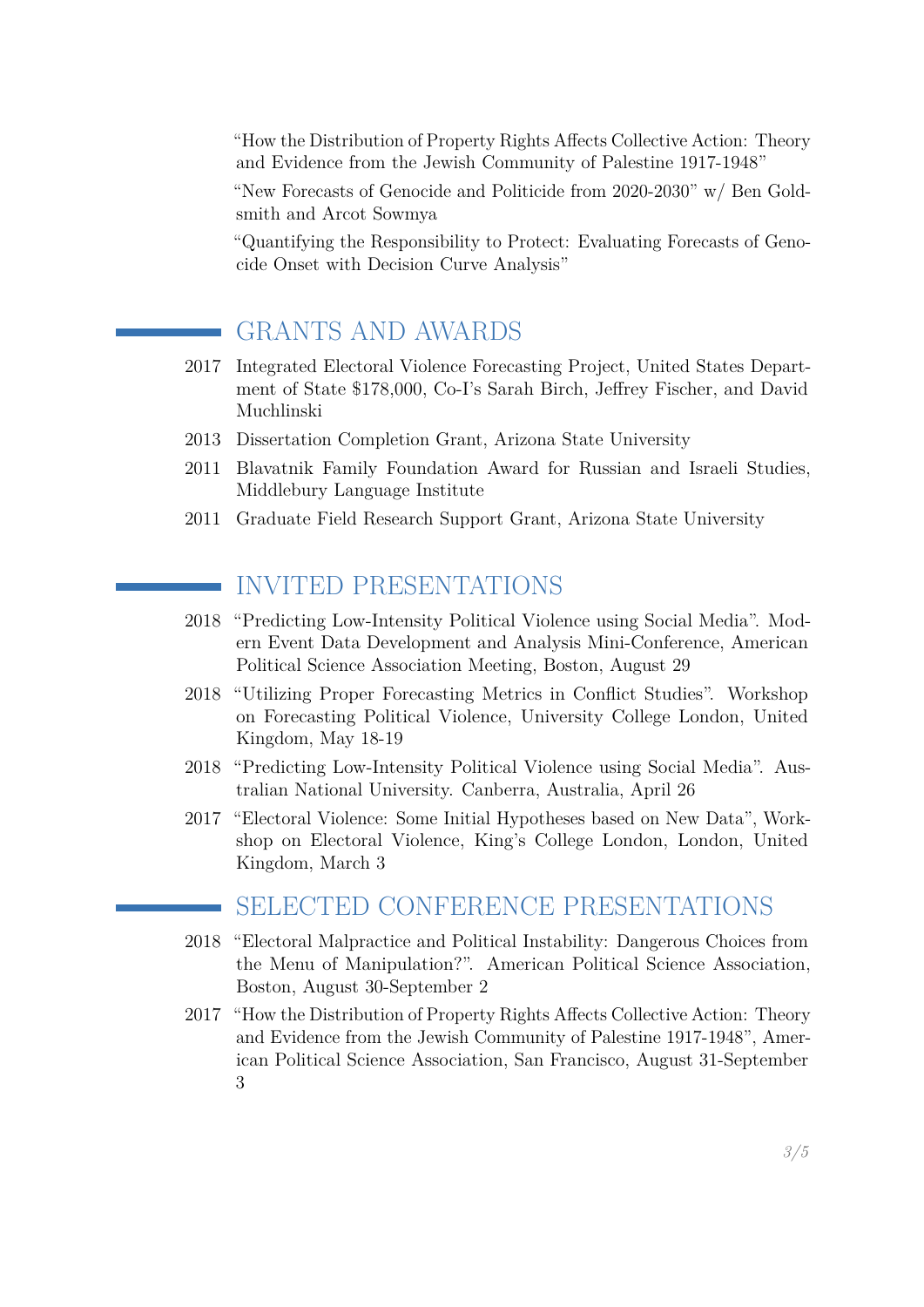- 2016 "Uncertainty, Risk, and Electoral Violence", European Consortium for Political Research, Prague, Czech Republic, September 7-10
- 2016 "Which Elections will be Violent? Forecasting Electoral Violence using the Cross-National Electoral Violence Dataset", American Political Science Association, Philadelphia, August 31-September 3
- 2016 "Assessing Electoral Prevention Strategies", European Political Science Association Conference, Brussels, Belgium, June 23-25
- 2014 "On the Analysis of Comparative Historical Data", Midwestern Political Science Association Conference, Chicago, April 4-7
- 2012 "The Relationship Between Regime Type and Violence Directed Against Religious Minorities", Institute for the Study of Religion, Economics, and Society Workshop, Chapman, CA, June 1-2

## TEACHING EXPERIENCE

- Spring 2019 INTA 2210 Political Ideologies
- Spring 2019 INTA 2010 Empirical Research Methods
	- Fall 2018 INTA 6003 Empirical Research Methods

## SERVICE TO THE PROFESSION

- 2018-2020 Undergraduate Student Committee, Sam Nunn School of International Affairs, Georgia Institute of Technology
- Manuscript Journal of Peace Research, American Journal of Political Science, Politics Reviewer for: and Religion, Political Science Research and Methods, Conflict Management and Peace Science, American Political Science Review, British Journal of Political Science, Sociological Research and Methods, Pubulis: the Journal of Federalism, Information

# NONACADEMIC WORK

2017 Creative Associates International, Consultant

# LANGUAGE SKILLS

<span id="page-3-0"></span>Human: Hebrew (Intermediate), English (Native) Computer: QGIS, Python, R, L<sup>T</sup>FX